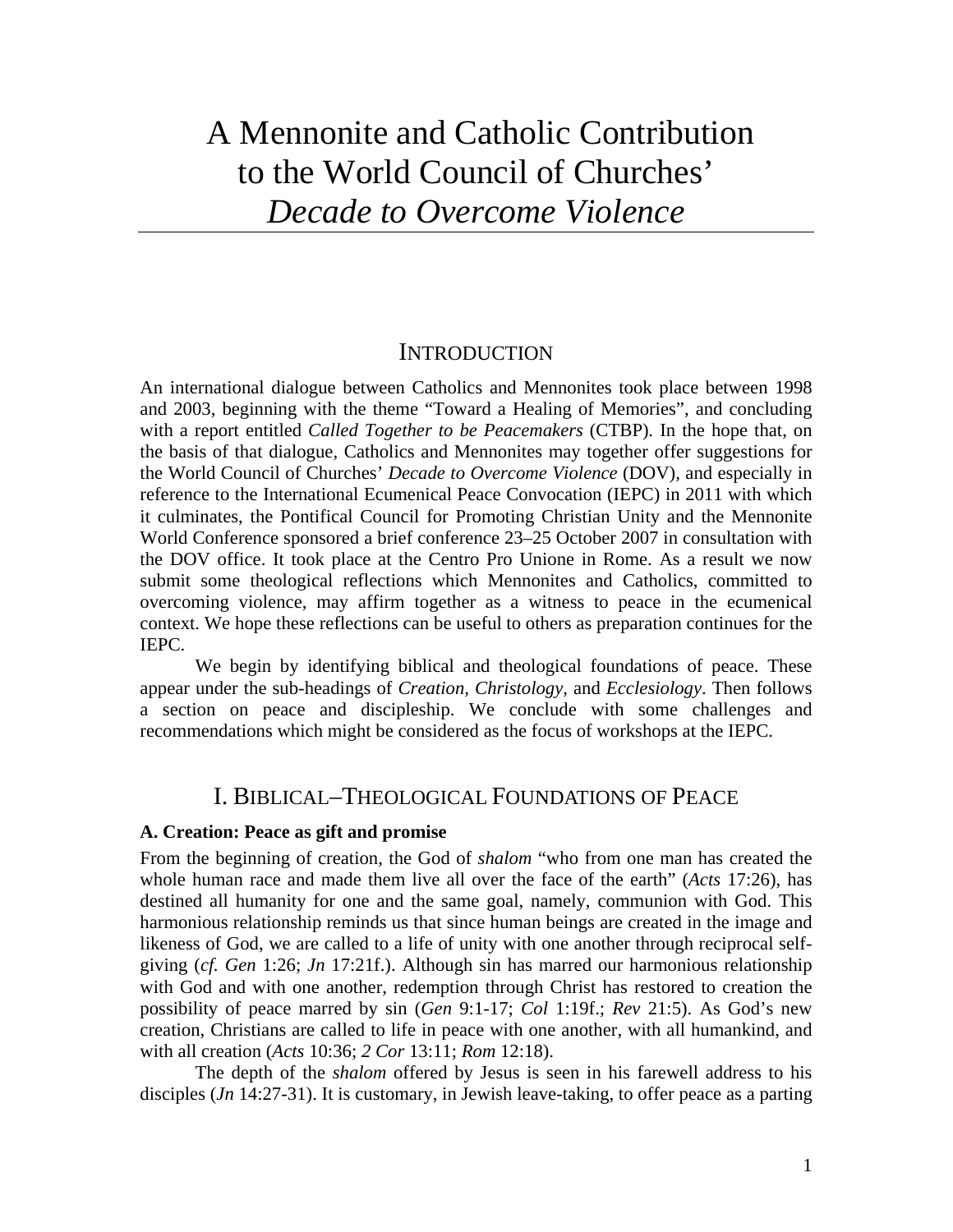gift. Jesus goes deeper by offering the gift of peace by way of a participation in his very self. The peace of Christ flows from his very being, which is united to the Father in love. The world cannot give this peace because it does not know this intimate "being-in-peace" with the author of all peace. The peace that Jesus gives is the peace infused by the spirit of the Beatitudes. This peace makes nonviolence possible, since its true claimants speak and act in accordance with the logic of the selfless love of Jesus Christ.

The biblical vision of peace as *shalom* includes the protection of the integrity of creation (*Gen* 1:26-31; 2:5-15; 9:7-17; *Ps* 104). The Church calls people to live as stewards of the earth, and not as exploiters. The gift of peace flows from the very being of a gracious God and touches all of creation. As God is generous and faithful to his promise of peace, we in turn need to receive this gift and employ it responsibly in our relationship with God, who has entrusted each other and the whole of creation to our care.

### **B. Christology: Jesus Christ, the foundation of our peace**

The peace witness of both Mennonites and Catholics is rooted in Jesus Christ. He "is our peace, who has made us both one… making peace that he might reconcile us both to God in one body through the cross" (*Eph* 2:14-16). We understand peace through the teachings, the life, and the death of Jesus Christ. He taught us to turn the other cheek, to love our enemies, to pray for our persecutors (*Matt* 5:39ff.), and not to use deadly weapons (*Matt* 26:52). In his mission of reconciliation, Jesus remained faithful even unto death, thereby manifesting the peace-making dimension of divine love and confirming the depth of God as a lover of humanity. Jesus' fidelity was confirmed in the resurrection.

### *Peace and the cross*

God revealed his love for humanity in Jesus Christ, who died on the cross as a consequence of his message of the Kingdom of God. The cross is the sign of God's love of enemies (*Rom* 5:10f.). For both Catholics and Mennonites the ultimate personal and ecclesial challenge is to spell out the consequences of the cross for our teaching on peace and war, and for our response in the face of injustice and violence.

In looking upon the cross of Christ we come to realize what the atonement means for us. As the apostle Peter wrote: "He himself bore our sins in his body on the cross, so that, free from sins, we might live for righteousness; by his wounds you have been healed" (*1 Pet* 2:24). That is, through the cross Jesus makes our peace with God who offers us the *shalom* of a new creation while we are still sinners (*Rom* 5:8). At the same time the cross beckons us to follow in the steps of Jesus who "did not regard equality with God as something to be exploited" (*Phil* 2:6). Rather, "when he was abused, he did not return abuse; when he suffered, he did not threaten; but he entrusted himself to the one who judges justly" (2:23). Thus, "in Christ, there is a new creation" (*2 Cor* 5:17) in which we now take up our cross and follow his way of peace and righteousness.

### *Peace and suffering*

We acknowledge suffering as a possible consequence of our witness to the Gospel of peace. We do not live in a utopian world. Following Christ will require costly discipleship. Mennonites and Catholics live with the expectation that discipleship entails suffering. Jesus challenges us: "If any want to become my followers, let them deny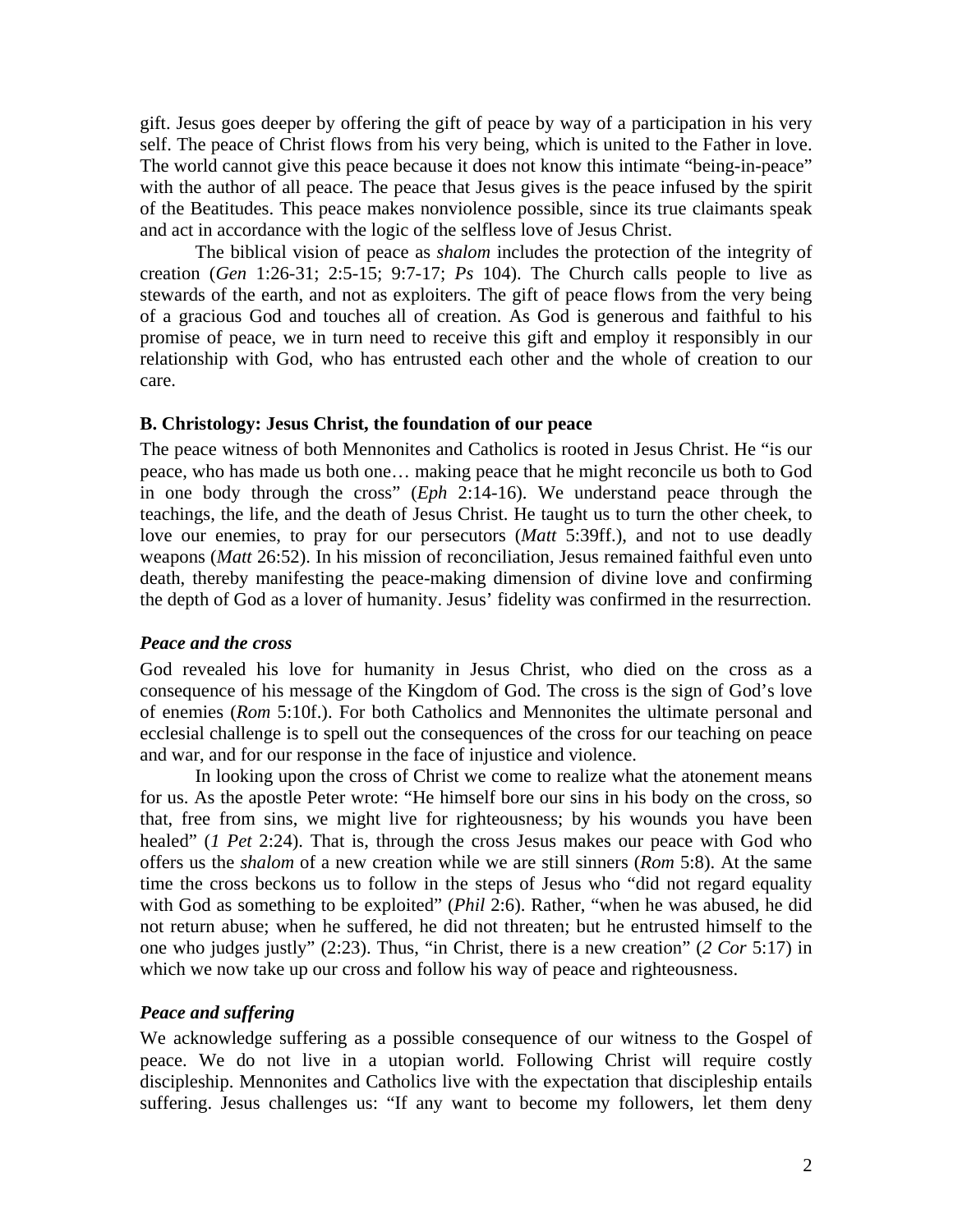themselves and take up their cross and follow me" (*Mk* 8:34). The faith that love is stronger than death sustains Christians in their suffering. Yet, we are called to suffer and to alleviate suffering rather than to compound it. Catholics affirm with Pope John Paul II:

"It is by uniting his own sufferings for the sake of truth and freedom to the sufferings of Christ on the Cross that man is able to accomplish the miracle of peace and is in a position to discern the often narrow path between the cowardice which gives in to evil and the violence which, under the illusion of fighting evil, only makes it worse" (*Centesimus annus*, 25; cf. *Gaudium et spes*, 42 and 78).

Reflecting the same conviction, a recent Mennonite confession of faith states:

"Led by the Spirit, and beginning in the church, we witness to all people that violence is not the will of God… We give our ultimate loyalty to the God of grace and peace, who guides the church daily in overcoming evil with good, who empowers us to do justice, and who sustains us in the glorious hope of the peaceable reign of God" (*Confession of Faith in a Mennonite Perspective* (Scottdale/Waterloo: Herald Press, 1995, Art. 22).

Both Mennonites and Catholics take their inspiration from Gospel texts such as Mark 10:35-45 and Luke 22:24-27, where Jesus invites his followers to offer up their lives as servants. We note with joy our common appreciation for martyrs, "the great cloud of witnesses" (*Heb* 12:1), who have given their lives in witness to truth. Together, we hold that "God's foolishness is wiser than human wisdom, and God's weakness is stronger than human strength" (*1 Cor* 1:25). This commitment has implications for how we understand the church and what it means to be the church in the world.

# **C. Ecclesiology**

The ecclesiological marks of the peace church derive from her message of reconciliation, her commitment to nonviolence, her freedom, her mission, her oneness, and her hope of salvation.

# *Peace and reconciliation*

Together Catholics and Mennonites affirm that the true vocation of the church is to be the community of the reconciled and of reconcilers. We accept this calling "from God, who reconciled us through Christ, and has given us the ministry of reconciliation" (*2 Cor*  5:18). Our similar identities as "peace churches" (Mennonite) and as a "peacemaking church" (Catholic) derive from our commitment to be followers and imitators of Jesus Christ, the Prince of Peace and Lord of the Church. By their baptismal commitment to Christ, all Christians are called to the way of peace and reconciliation.

# *Peace and nonviolence*

In the midst of a world that has not known how to accept or employ the peace that Jesus brings, it is the holy calling of the church to witness, by its very being, to the way of peace and nonviolence. The Church is called to be a peace church. This calling is based on the conviction we hold in common as Catholics and Mennonites, that the Church, founded by Christ, is to be a living sign and an effective instrument of peace, overcoming every form of enmity and reconciling all peoples in the peace of Christ (*Eph* 4:1-3). We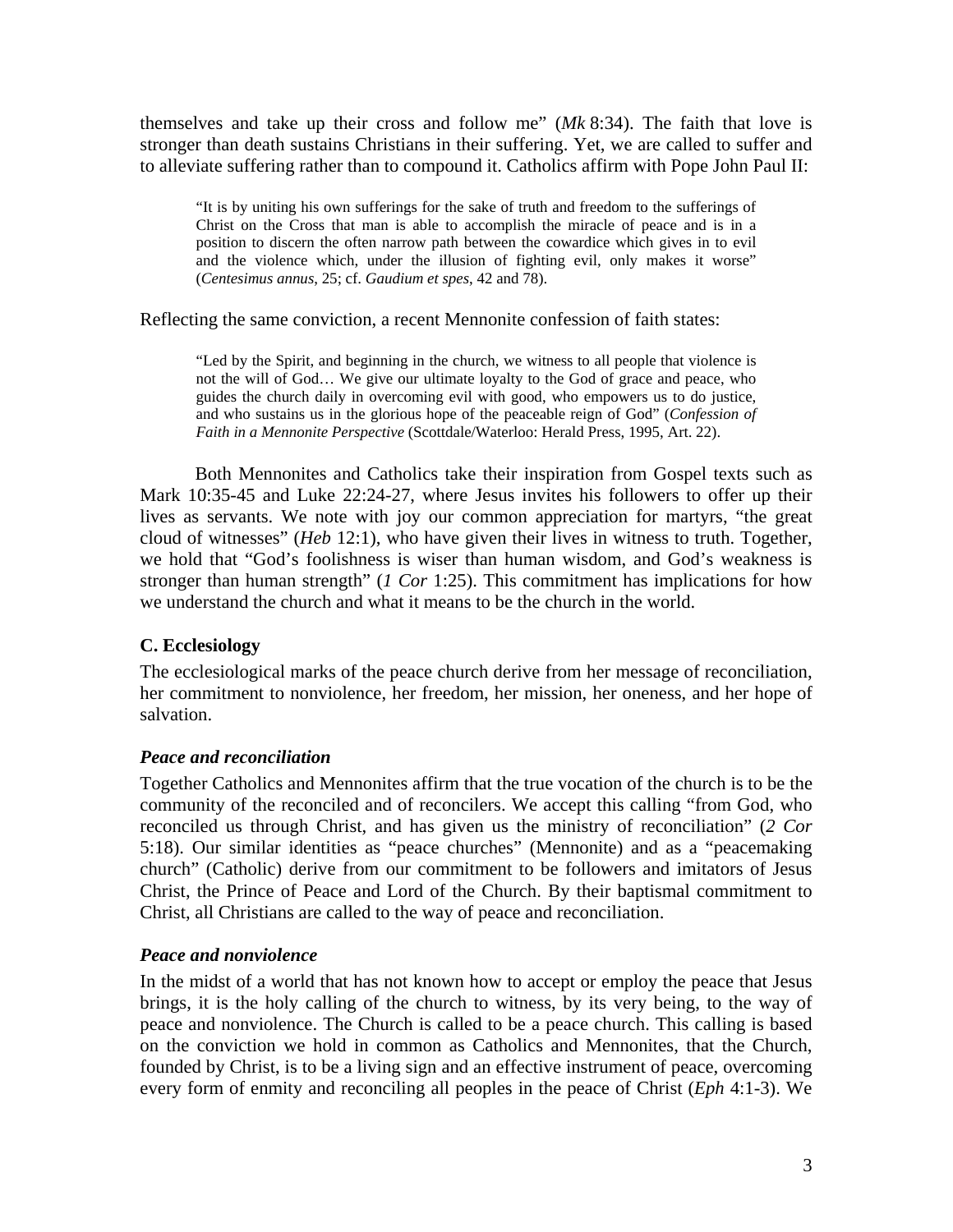hold the conviction in common that reconciliation, nonviolence, and active peacemaking belong to the heart of the Gospel (*Mt* 5:9; *Rom* 12:14-21; *Eph* 6:15). Mennonites and Catholics affirm that the power of Christ overcomes divisions between peoples (*Eph* 2:13-22; *Gal* 3:28). On this basis, the Church bears the responsibility, in the name of Christ, to work at overcoming ethnic and religious violence, and to contribute to the building of a peace culture among races and nations.

Together Mennonites and Catholics agree that the path of violence is no solution to the problem of enmity between persons, groups or nations. Christian peacemaking embraces active nonviolence in the transformation of conflict in both domestic and international disputes. Furthermore, we regard it as a tragedy and a grave sin when Christians hate and kill one another. The availability of resources for the practice of nonviolence to individual groups and governments reduces the temptation to turn to arms, even as a last resort.

### *Peace and freedom*

Together, Catholics and Mennonites share the conviction that the Church should be independent of society's human organizations. That is, the Church should enjoy religious freedom and self-government under the Lordship of Christ, the Prince of Peace. The freedom of the Church from state control enables her to witness without encumbrance to the wider society. In virtue of their dignity as children of God, moreover, all men and women possess the right to freedom of religion and conscience. No one should be forced to act contrary to conscience, particularly on questions of military engagement.

#### *Peace and mission*

Mission is essential to the nature of the Church. Empowered and equipped by the Holy Spirit, the Church brings the Good News of salvation to all nations by proclaiming the Gospel of *shalom* in word and in deed to the ends of the earth (*cf. Is* 2:1-4; *Mt* 28:16-20; *Eph* 4:11f.). The Church's mission is carried out in the world through every follower of Jesus Christ, both ministers and lay people.

A significant dimension of the mission of the Church is realized in the very constitution of the Church as inter-ethnic communities of faith. The Church is one people of faith, called into being from peoples of many tongues and nations (*Gal* 3:28; *Eph* 4:4- 6; *Phil* 2:11). Mission requires that Christians seek to become "one" for the sake of their witness to Jesus Christ and to the Father (*Jn* 17:20-21), and that they make "every effort to maintain the unity of the Spirit in the bond of peace" (*Eph* 4:3). It belongs to the mission of the Church to proclaim the peace of Jesus Christ to the world, and to extend the work of Christ, the *shalom* of God, to women and men of good will everywhere.

### *Peace and oneness*

One of the essential marks of the Church is her unity. This unity is a reflection of the very unity of the Triune God. Therefore, together with other disciples of Christ, Catholics and Mennonites take seriously the Scripture texts that call Christians to be one in Christ. Our witness to the revelation of God in Christ is weakened when we live in disunity (*Jn* 17:20-23). How can we ask the world to live in peace when we ourselves fail to heed the call to "maintain the unity of the Spirit in the bond of peace" (*Eph* 4:3)? Together we ask: What does it mean for the churches to confess "one Lord, one faith, one baptism, one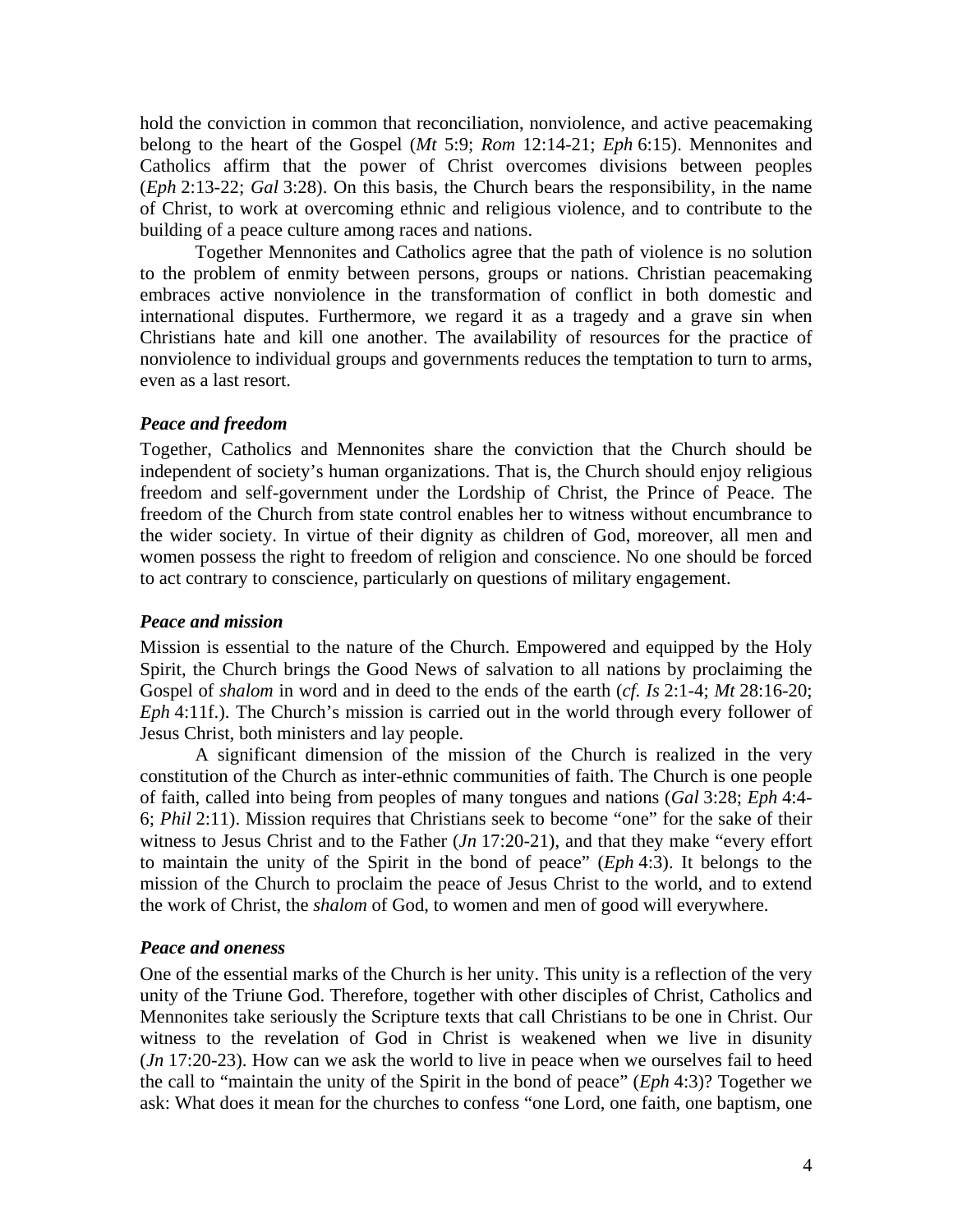God and Father of all" (*Eph* 4:5-6)? The Catholic-Mennonite dialogue report is entitled *Called Together to be Peacemakers*. This title stands as a hope-filled sign of "the unity of the Spirit."

# *Peace and salvation*

Catholics and Mennonites agree that the Church is a chosen sign of God's presence and promise of salvation for all creation. Catholics speak of this by affirming that the Church is "the universal sacrament of salvation at once manifesting and actualizing the mystery of God's love for humanity" (*Gaudium et spes*, 45). Mennonites express the promissory character of the Church by proclaiming that "in God's people the world's renewal has begun" (Douglas Gwyn *et al., A Declaration on Peace* (Scottdale/Waterloo: Herald Press, 1991), and that "the church is the new community of disciples sent into the world to proclaim the reign of God and to provide a foretaste of the church's glorious hope" (*Confession of Faith in a Mennonite Perspective*, Scottdale/Waterloo: Herald Press, 1995, Art. 9). While the Church is still underway toward the peaceable kingdom of God, here and now the Church manifests signs of its eschatological character and thus provides a foretaste of the glory yet to come. This glory is none other than the very *shalom* of God who, as the lover of humanity, invites us "to do justice, to love kindness, and to walk humbly with our God" (cf. *Micah* 6:8).

# II. PEACE AND DISCIPLESHIP

In light of the reflections just made concerning the biblical and theological foundations of peace, it is our mutual conviction that to be a disciple of Christ is to be a witness to peace. Christian discipleship is based on a spirituality which roots the disciple in the life of Christ who "is our peace" (cf. *Eph* 2:14–16), and leads to action for peace.

# **A. Spirituality**

For Christians, spirituality consists in following the teachings and the life of Jesus, making his manner of life our own. "Christian peace witness belongs integrally to our walk as followers of Christ and to the life of the Church as 'the household of God" and 'a dwelling place of God in the Spirit' (*Eph* 2.19)" (*CTBP,* 181). As imitators of Christ, we are called to love of enemies and the practice of forgiveness (cf. *CTBP,* 180). Peace must be built up by the practice of peace. For that reason, the church must be a school of virtue where "the peaceable virtues" are valued, taught, practiced and revivified. These include: "Forgiveness, love of enemies, respect for the life and dignity of others, restraint, gentleness, mercy and the spirit of self-sacrifice" (*CTBP*, 184). We would like to call attention in particular to four virtues that contribute to peacemaking: nonviolence, forgiveness, repentance and prayerfulness.

# **Nonviolence**

Empowered by their union with Christ, and imitating Christ as his followers, Christians are called to practice nonviolence in their efforts "to overcome evil with good" (*Rom* 12:21; cf. *Centesimus annus [CA]).* Catholics have increasingly emphasized nonviolence as central to the gospel and to their witness in the world; and Mennonites have likewise expanded their understanding of principled non-resistance to include the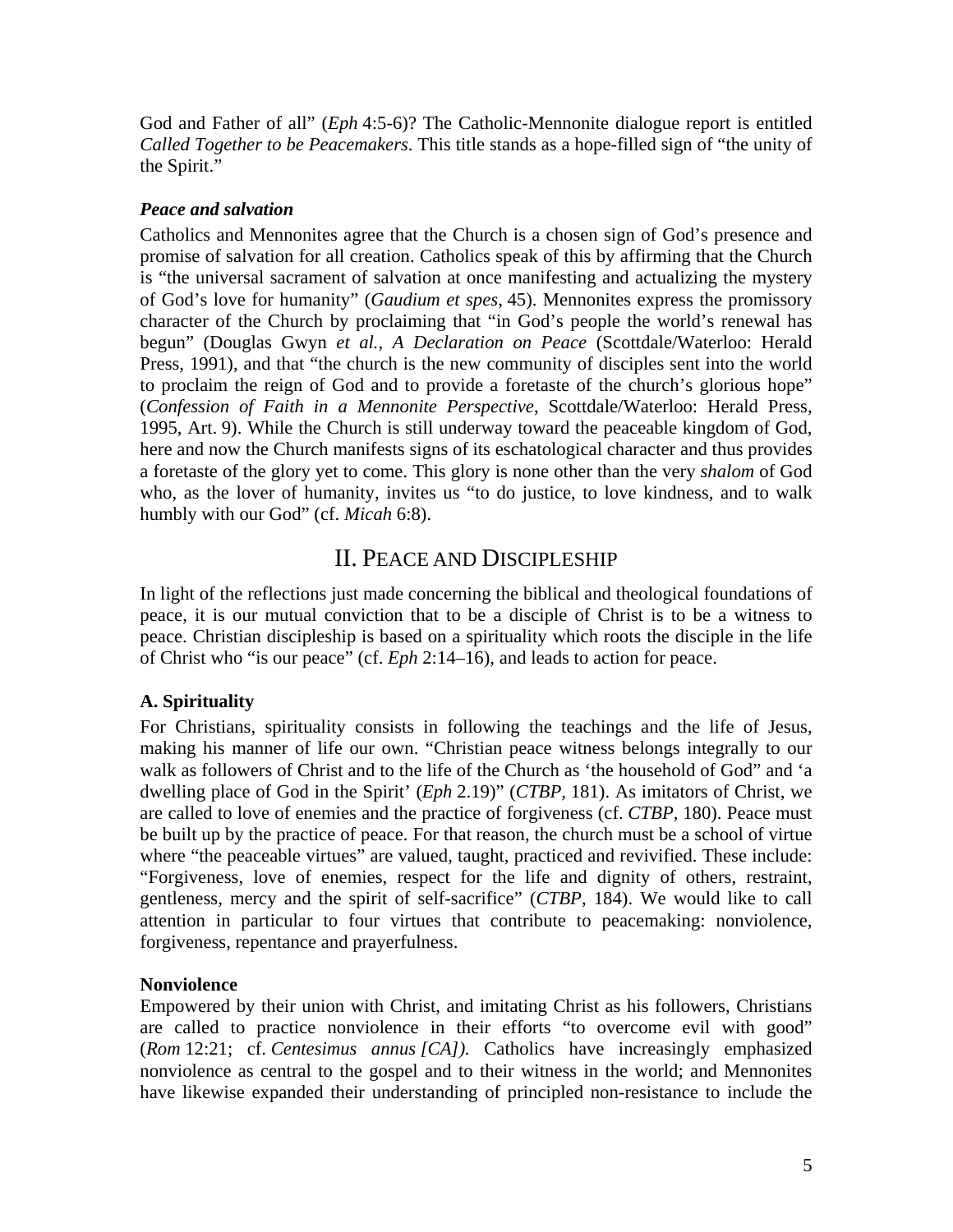exercise of active nonviolence. Since Christian peacemaking is carried forward under the sign of the cross, suffering is inevitable as the price that must be paid in a sinful world for loving one's enemies in a sinful world (cf. *CTBP*, 182; *CA*, 25)

For both Mennonites and Catholics, peacemaking through nonviolence, while an individual vocation, is also a communal activity. Each of our communities understands its "responsibility to discern the signs of the times and to respond to developments and events with appropriate peace initiatives based on the life and teaching of Jesus" (*CTBP*, 181). In the Mennonite Church this discernment is exercised at both the congregational level and by larger church bodies, though sometimes too in specialized agencies like the Mennonite Central Committee. In the Catholic Church, it takes places at multiple levels and in a variety of settings: in parishes, in lay and religious communities, in diocesan and national justice and peace commissions, in synods of bishops and on the part of the hierarchy (cf. *CTBP*, 181). Inspired by the gospel, this communal discernment guides disciples in being church in a world of conflict. Through such reading of the signs of the times and the activities that result from it, the church can be salt and light to the world (*Matt* 5:11-16).

### **Forgiveness**

In addition to nonviolence, discipleship entails forgiveness as a primary expression of the Christian life. Jesus taught us to forgive one another, and in his death gave the ultimate example of forgiveness (*Lk* 23:34) Accordingly, the church has a special role in the promotion of reconciliation. The church, especially the local church, is the place where both our communities learn forgiveness: Catholics in the sacrament of reconciliation; Mennonites, in the way the church teaches and exemplifies forgiveness and reconciliation in everyday life and practices mutual correction in the context of the Lord's Supper. We are conscious of our own duty to ask and grant forgiveness, individually and corporately. We acknowledge that in the past our churches too often failed in this regard.

We applaud the spread of public acts of forgiveness in our day and the growth of programs of reconciliation in civil and international conflicts. As Pope John Paul II wrote, there is "no peace without justice, no justice without forgiveness" (*World Day of Peace,* 2002). These initiatives represent an advance in public life at which Christians can only rejoice. At the same time, Christians ought to be a leaven for peace in the world by practicing forgiveness in their own lives and by promoting public forgiveness as a necessary element of peaceful reconciliation. By enacting forgiveness, the churches build up the culture of peace for the world.

#### **Truthfulness**

Just as peace requires justice, genuine reconciliation requires truthfulness. We learned in our own dialogue, as others have learned in their efforts at reconciliation, that the painful history of division cannot be overcome and healing cannot be effected without a purification of memories and a spirit of repentance (*CTBP*, 190-198) First, healing of memories involves readiness "to move beyond the isolation of the past and to consider concrete steps toward new relations" (*CTBP,* 191). Secondly, the purification of memory consists of allowing our consciences to be purged of all forms of resentment and violence inherited from our past and inviting the renewal of our way of acting (cf. *CTBP*, 192). Finally, the penitential spirit is manifest in the determination to resolve future differences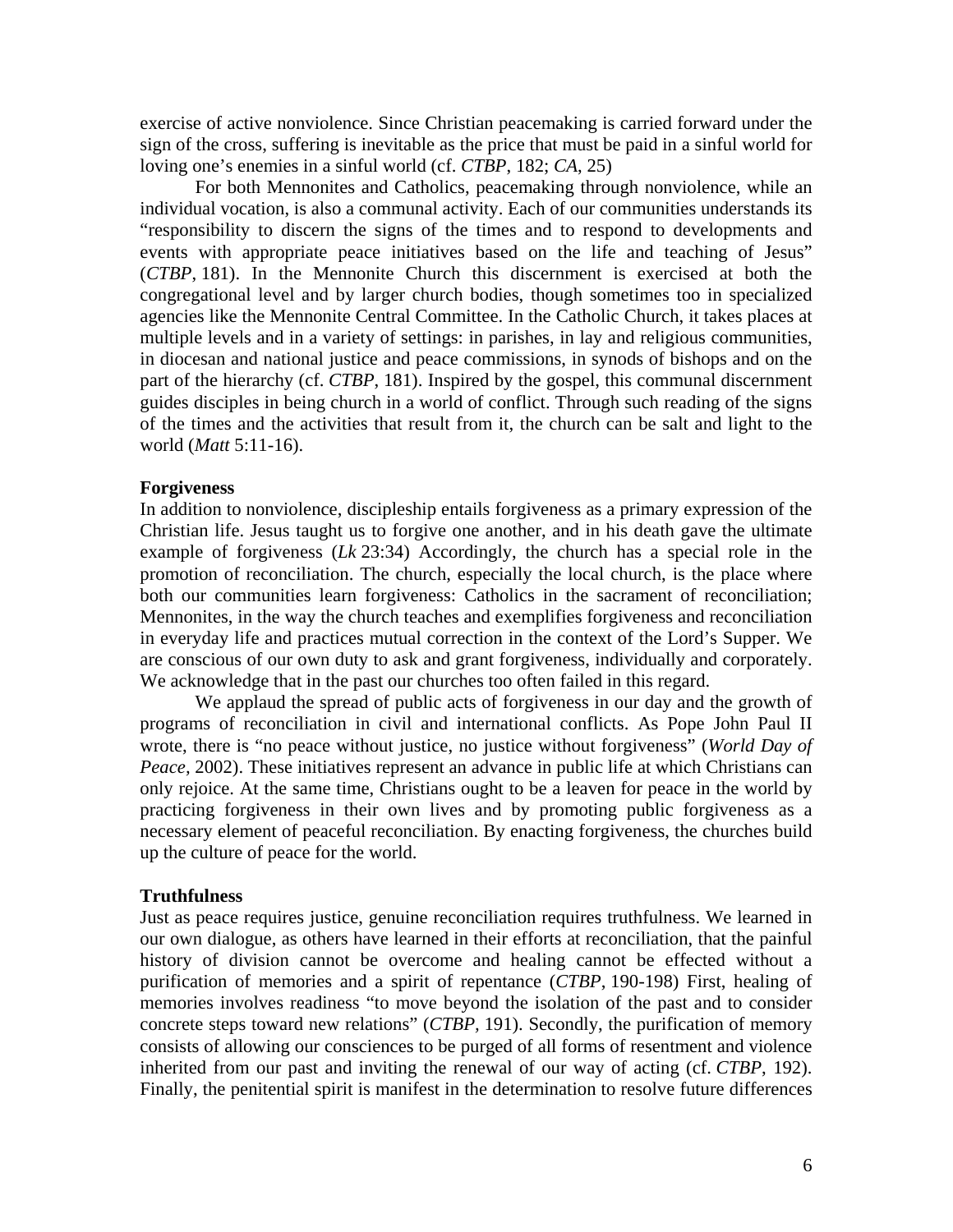through dialogue (cf. *CTBP*, 198). If they are to be convincing models of reconciliation in Christ to the world, Christians must repeatedly undergo this process of healing, purification and repentance.

### **Prayer**

Finally, prayer is essential to Christian peacemaking. Down through the centuries, Christian peacemakers have drawn the inspiration and strength for their witness from their prayer, contemplation of the life of Christ and attentive openness to God's Spirit. There by God's grace they experience "the peace that exceeds all understanding" (*Phil* 4:7)**.** So also prayerfulness is a mark of the peacemaker in our own day. Furthermore, the ecumenical witness of the churches in prayer, where divisions are overcome and we experience communion with God, is a blessing both for Christians and for the world (cf. *CTBP*, 185).

### **B. Action**

The practice of prayer, in private life as well as in the public worship of the church, yields immeasurable fruit in peacemaking as individuals and communities participate in the church' witness for peace. Together Catholics and Mennonites share the common conviction "that reconciliation, nonviolence and active peacemaking belong to the heart of the gospel (*Matt* 5:9; *Rom* 12:14-21; *Eph* 6:15)" (*CTBP*, 179). Promoting nonviolence in the resolution of domestic and international conflicts, advancing programs of conflict resolution and conflict transformation and fostering reconciliation between adversaries, sometimes in conjunction with their secular counterparts, sometimes without, Christians find ways to realize "the gospel of peace" in today's world. Nurturing the love of enemies and the spirit of forgiveness, they also contribute to building a lasting culture of peace in our times.

We understand, however, that in the absence of justice and human rights, peace is a mirage, a mere absence of conflict. For that reason, we believe "that justice, understood as right relationships, is the inseparable companion of peace" (*CTBP*, 177) Accordingly, "the gospel's vision of peace includes active nonviolence for defense of human life and human rights, for the promotion of economic justice for the poor, and in the interest of fostering solidarity among peoples" (*CTBP*, 178). Active nonviolence plays a decisive role in transforming the unjust social conditions into a more just order reflecting the values of the kingdom of God. (cf. *CTBP*, 178-179, 184). For this reason, the education, training and deployment of Christians in the practice of active nonviolence is an essential contribution of the church and church-sponsored organizations in our time. It is the responsibility of the church to building a peaceable world in keeping with the biblical ideals of shalom and the Kingdom of God (cf. *CTBP*, 177, 184).

# III. PARTICULAR CHALLENGES/ RECOMMENDATIONS/ SUGGESTIONS FOR POSSIBLE WORKSHOPS DURING THE IEPC

Besides offering the theological reflections just made, we would also suggest some particular challenges which might be subjects of specific sessions or workshops during the IEPC. They are based on the fact that the ecumenical movement, in seeking to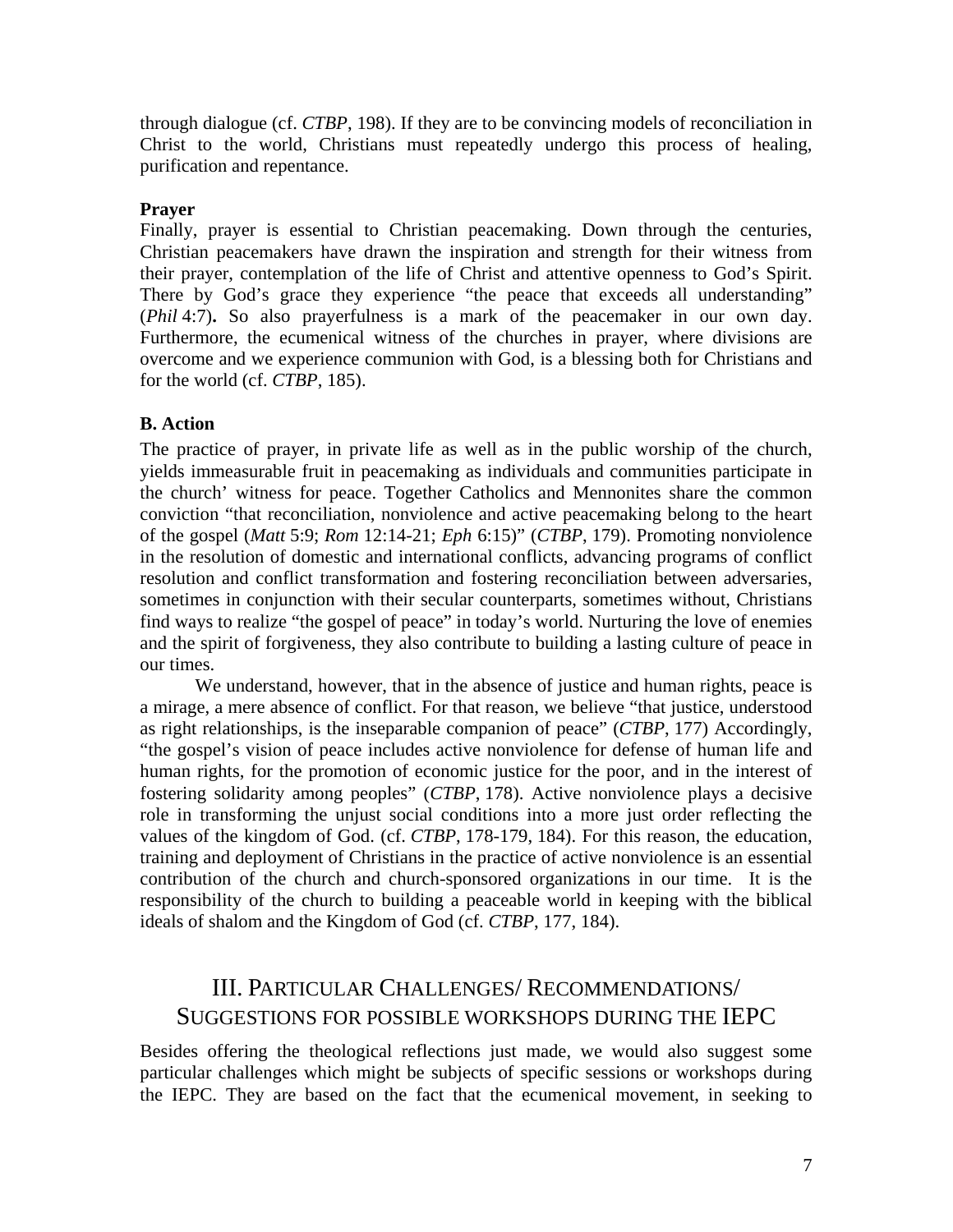reconcile separated Christians, is by its very nature a movement of reconciliation and peace.

(1) The ecumenical movement, for over a century, has contributed to the reconciliation of Christian communities which have been divided for centuries. Since the reconciliation of Christians is itself a contribution to peace, we recommend that the convocation provide opportunities for the participants to learn of some of the most important achievements of the ecumenical movement which have led to the breaking down of barriers of disunity, and the creation of new relationships between Christian communities which had previously been divided from one another.

(2) In the background of the centuries–long divisions among Christians there are bitter memories resulting from the conflict among Christians which led to those divisions at various times in the history of Christianity. Various ecumenical dialogue reports have addressed the question of the purification and reconciliation or healing of memories. We recommend that study be undertaken to ascertain the different approaches to the healing of memories which have been developed in the dialogues, or by specific churches, with the goal of fostering common witness by Christians to this important factor which is necessary for peace.

(3) We affirm Jesus' teaching and example on non–violence as normative for Christians. At the same time, we recognize that Christians have adopted different perspectives and positions in the course of history, and today, in dealing with serious conflict in society. These include theories of just war, forms of active non–violence, and pacifism.

We recommend that the Convocation in 2011 work toward the goal of achieving an *ecumenical consensus* on ways Christians might advocate, together, to replace violence as a means to resolve serious conflict in society. We suggest, as a step in that direction, that the various positions which are alternatives to violence, and are currently advanced, be studied and critically evaluated together. These include, for example, (a) the right, for all men and women, of conscientious objection to participation in war; (b)the right of *selective* conscientious objection, which is the right and duty to refuse to serve in wars considered unjust, or execute orders considered unjust; (c) the position taken up recently by the WCC, described as *The Responsibility to Protect* ;(d) the idea of "Just Policing" (Cf. Gerald W. Schlabach, *Just Policing, Not War: An Alternative Response to World Violence*, Liturgical Press 2007).

(4) In recent decades, Christians have participated with members of other world religions in giving witness to peace, e.g., the meetings in Assisi (1986, 1993, 2002) at the invitation of Pope John Paul II, or the efforts of the World Conference on Religion and Peace, and others. With the understanding that cooperation among the religions of the world is vital in the search for peace today, we recommend that the convocation in 2011 organize opportunities for study of these initiatives with the hope of learning from these initiatives and building on them.

––––––––––––––––––––––